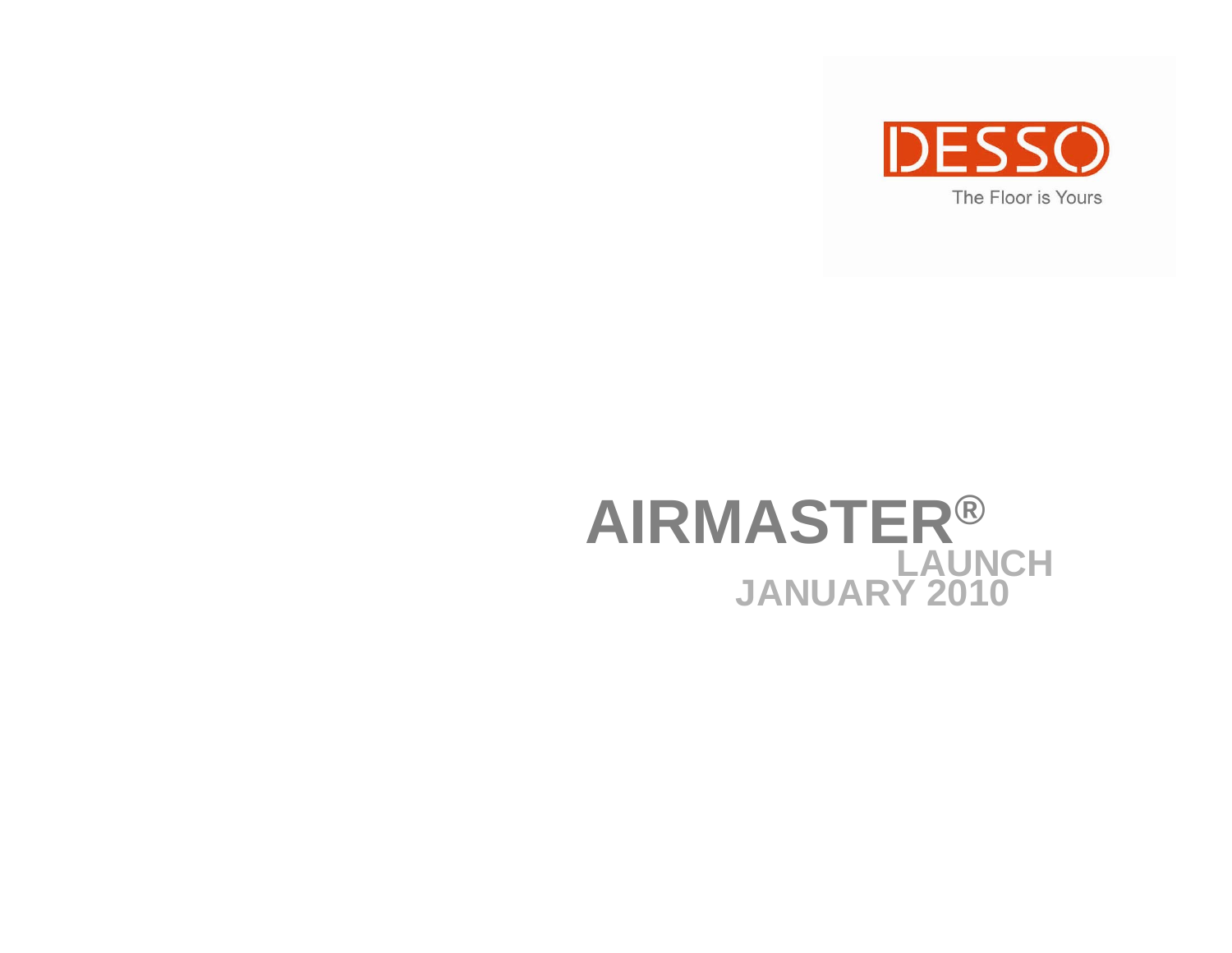



#### **AIRMASTER**® **-THE CARPET THAT CLEANS THE AIR**

To improve indoor air quality, DESSO has developed AirMaster® - a carpet tile which captures the fine dust and therefore cleans the indoor air.

Its patented technology ensures that the amount of dust particles being captured is 10 times higher than hard floors and 4 times higher than other "standard" carpet solutions, when movement occurs in the room.

Next to that, AirMaster® is designed to release specific particle sizes of the fine dust during cleaning in order to regenerate full performance.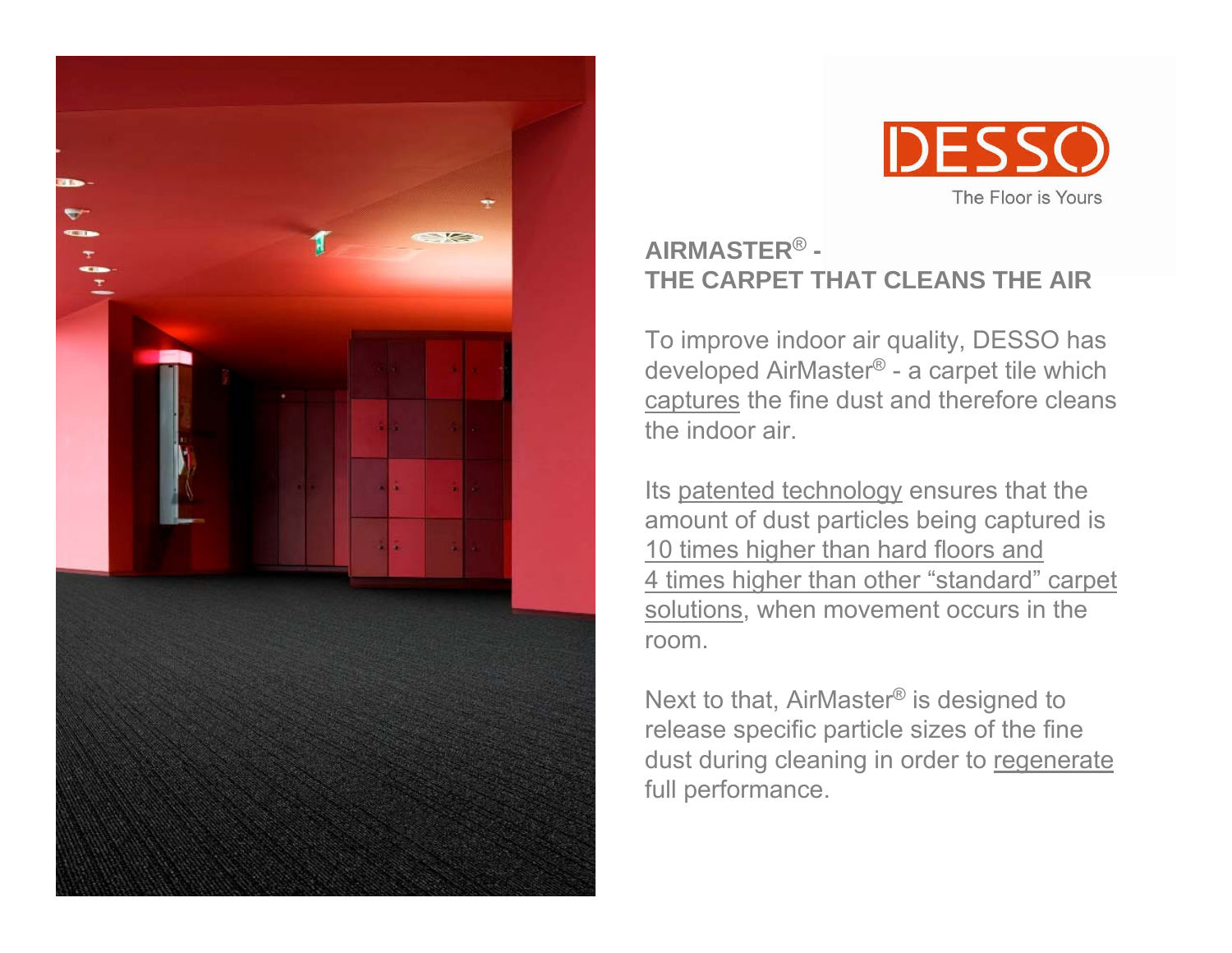#### **AIRMASTER**®





The patented technology is based on a high-low construction with a combination of thick, coarse yarn filaments and very fine yarn filaments.

The fine dust is captured between the high piles of the very fine yarn filament. Then it 'sinks' down in the lower thick filaments with an open construction. The fine dust is 'stored' here until it is taken by a vacuum cleaner.

This Trilogy yarn concept of Aquafil yarns is patented and constructed by DESSO exclusively.

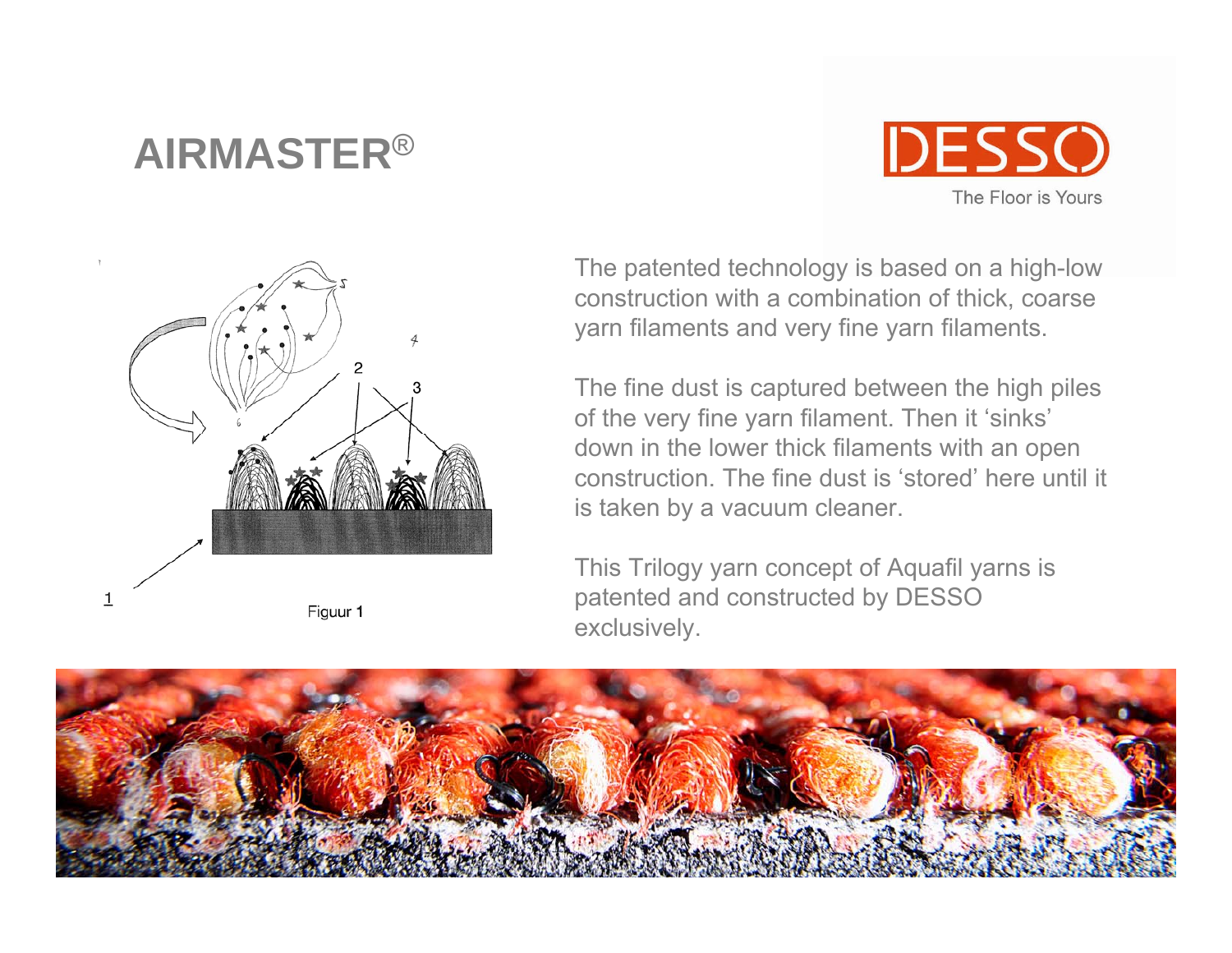## **IAQ MEASUREMENTS PM 10**

Desso Carpet Tiles - Simulation - Comparison PM<sub>10</sub>





Results of laboratory tests where a certain amount of standardized fine dust (with particle size 10  $\mu$ g/m<sup>3</sup>) is blown into a room simulation with a certain flooring solution (hard floor, general carpet or AirMaster®). This is then left at peace to let the fine dust fall on the floor. After a while the air in the room simulation is circulated again.

The peak in the graph shows the amount of fine dust that is airborne again due to this air circulation. This peak is highest for hard flooring. AirMaster® is 5 times better than standard carpet (Libra Lines) and 11 times better than hard flooring. After this circulation is stopped the amount of fine dust decreases the quickest and the lowest for AirMaster®.

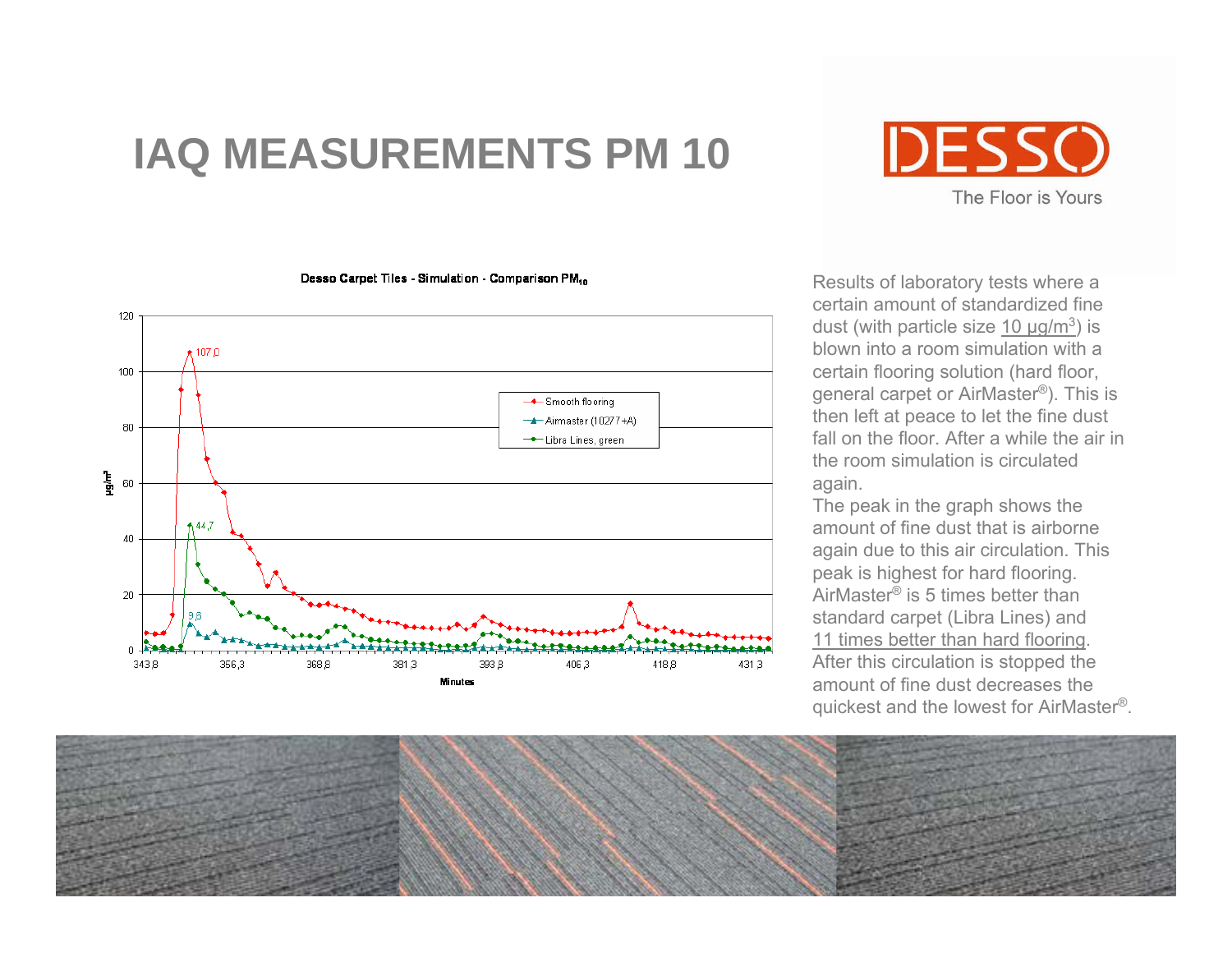## **IAQ MEASUREMENTS PM 2.5**

#### Desso Carpet Tiles - Simulation - Comparison PM<sub>25</sub>



**IDESSO** The Floor is Yours

Results of laboratory tests where a certain amount of standardized fine dust (with particle size  $2.5 \mu g/m^3$ ) is blown into a room simulation with a certain flooring solution (hard floor, general carpet or AirMaster®). This is then left at peace to let the fine dust fall on the floor. After a while the air in the room simulation is circulated again.

The peak in the graph shows the amount of fine dust that is airborne again due to this air circulation. This peak is highest for hard flooring. AirMaster® is 4 times better than standard carpet (Libra Lines) and 13 times better than hard flooring. After this circulation is stopped the amount of fine dust decreases the quickest and the lowest for AirMaster®.

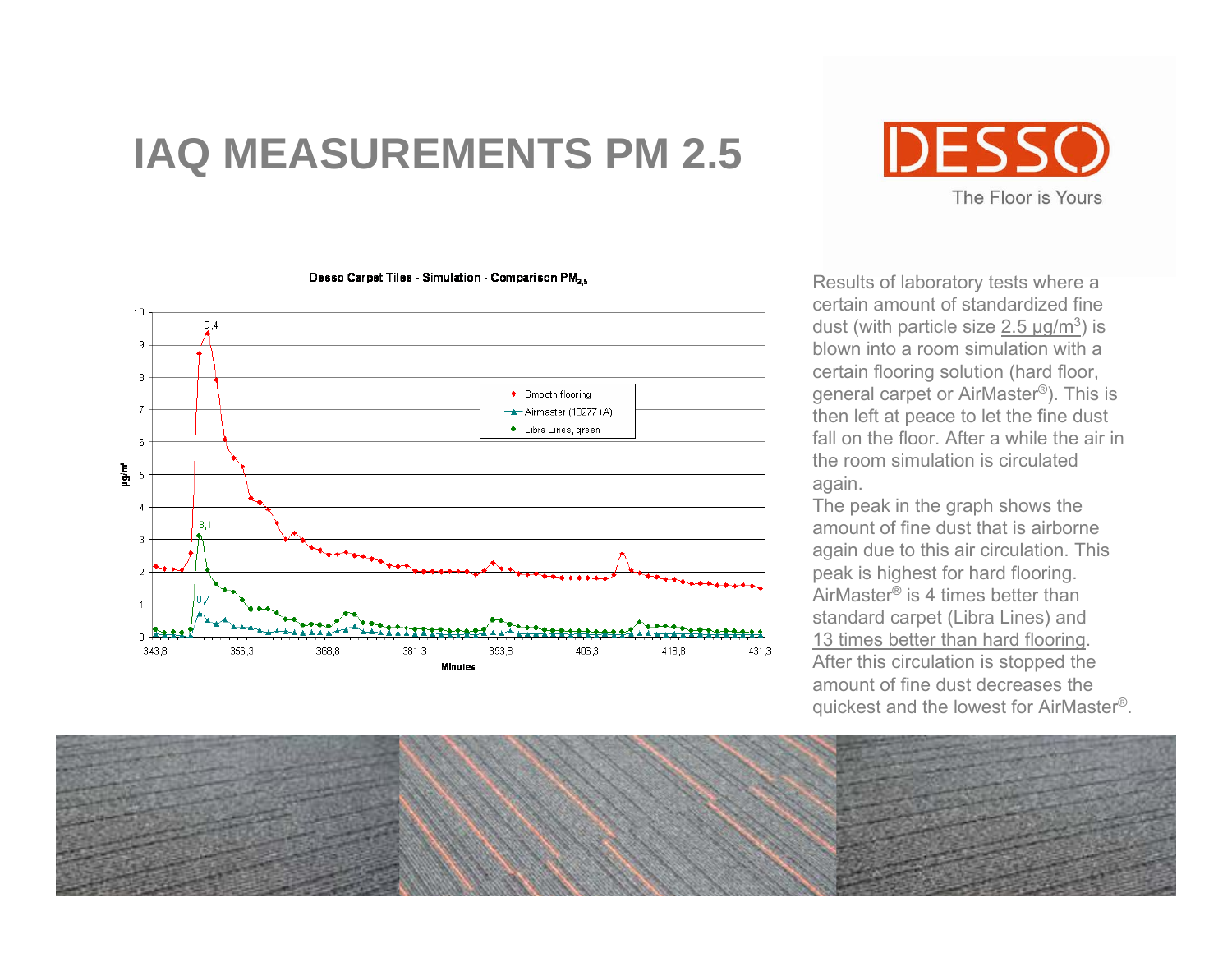## **DUST RETENTION**





#### **Desso Carpet Tiles**

The dust retention efficiency ( η) in this test procedure means the percent ratio of the simulation peak values between the smooth flooring and the test carpet.

Claim: AirMaster® has a 92.6% better dust retention (PM2.5) than the hard flooring used in the test system.

Additionally, tests have been done to measure the amount of fine dust released at vacuum cleaning. Initial results show a 20% improvement in effectiveness to release fine dust compared to standard carpet.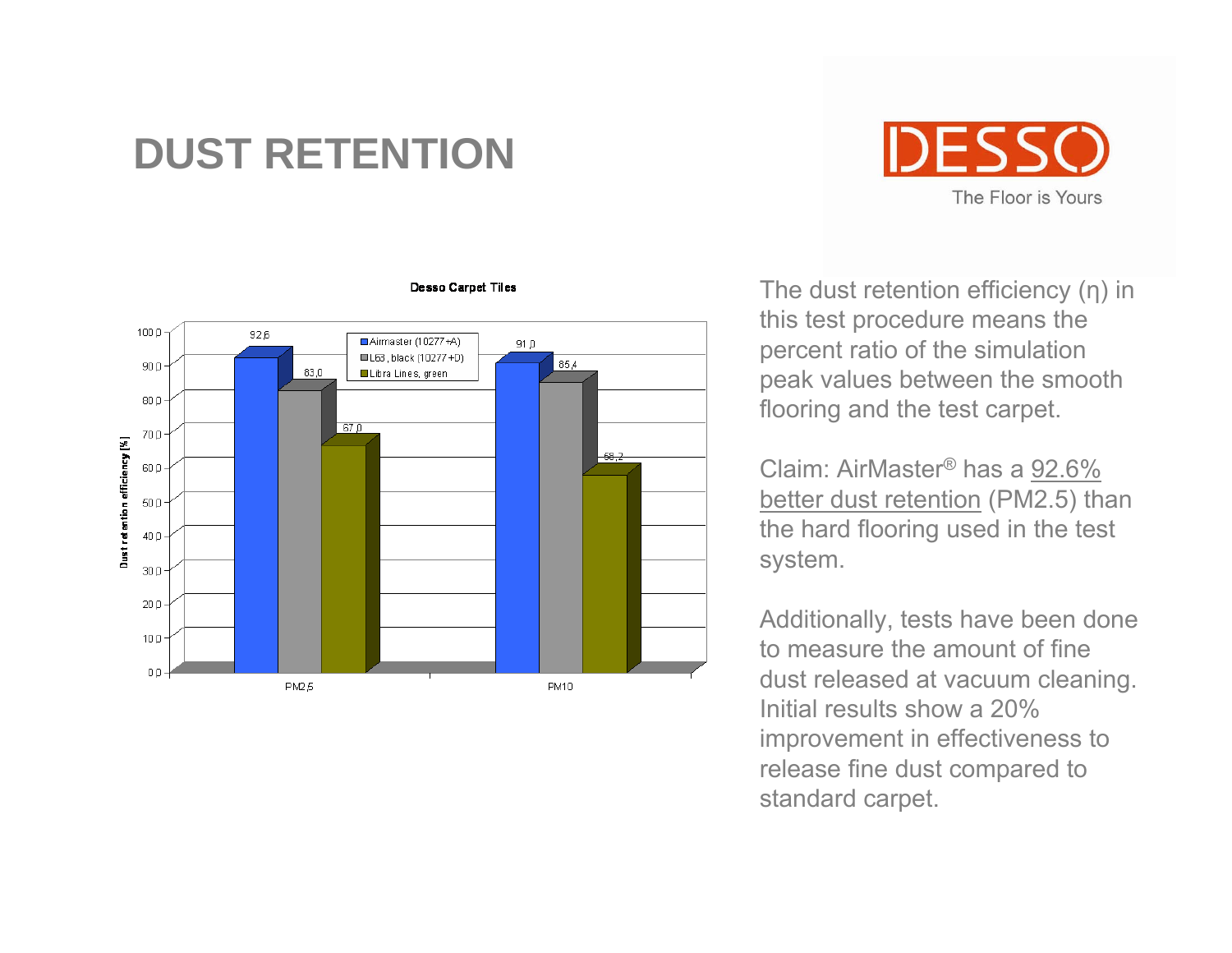#### **SEGMENTS**



This product is developed to be promoted in all commercial and residential segments, with a focus on office, education and healthcare environments.



Long hours are spent by workers, students and elderly people in offices, school and elderly homes. Poor indoor air quality can cause severe health problems and negatively affects performance and comfort.

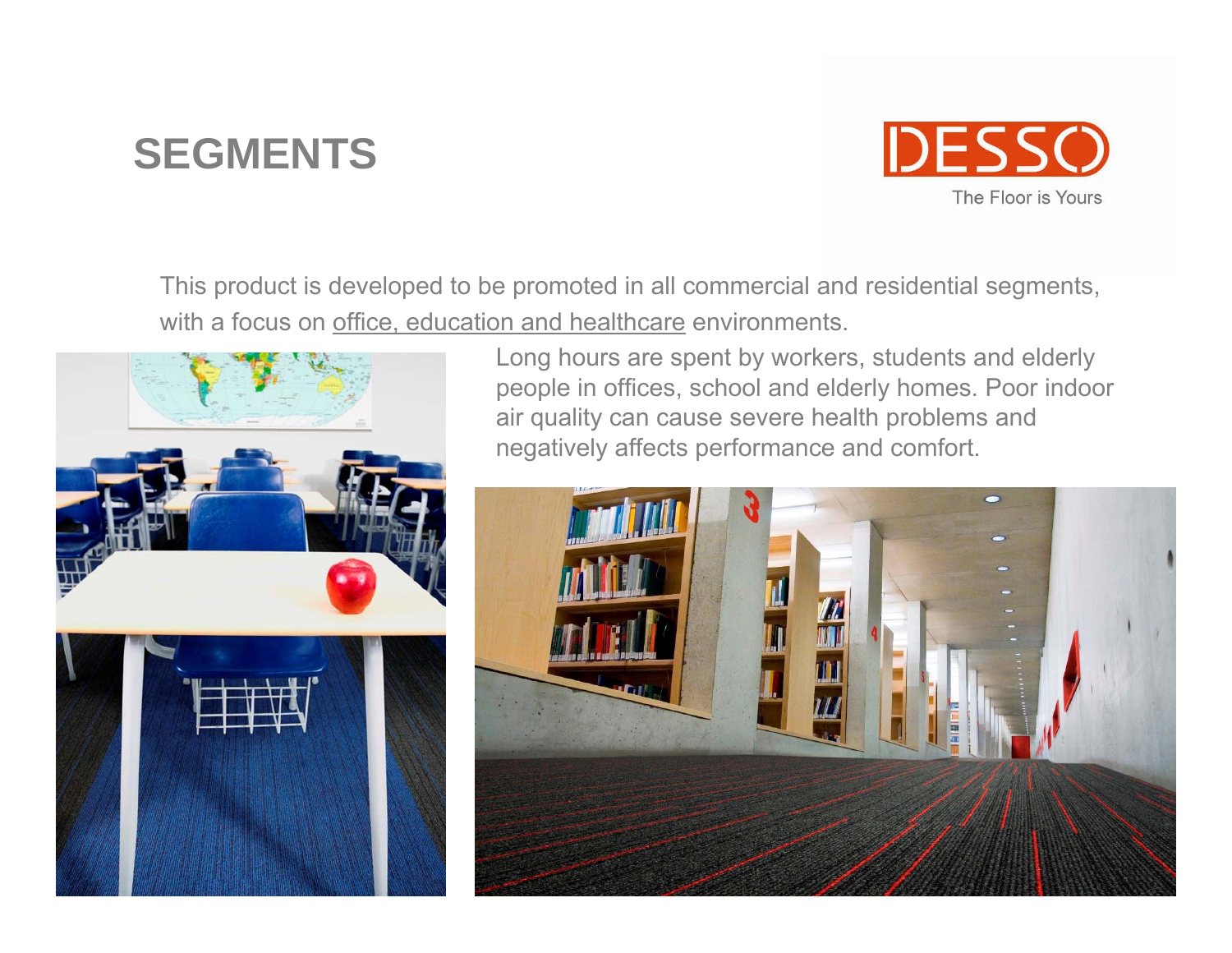# **CERTIFICATION**



AirMaster® is certified with a GUI GOLD logo for the best performance in reducing fine dust and therefore improving indoor air quality.

GUI is an independent test institute, located in Germany, specialized in indoor air quality.

Numerous institutes have published studies on the adverse health effects (respiratory, cardiovascular etc.) of poor indoor air quality, including the World Health Organization (WHO).